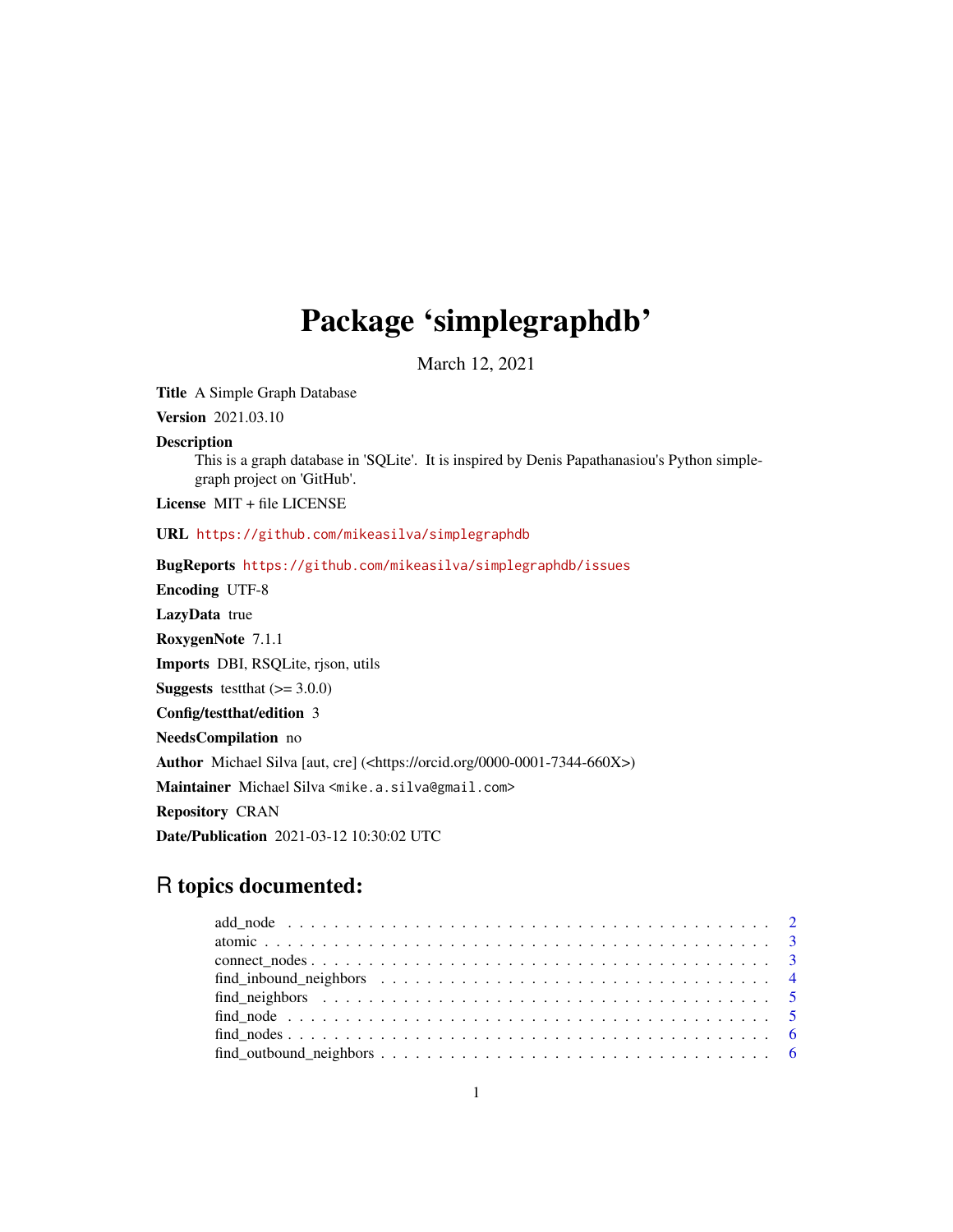#### <span id="page-1-0"></span>2 add\_node and contact the contact of the contact of the contact of the contact of the contact of the contact of the contact of the contact of the contact of the contact of the contact of the contact of the contact of the

| Index | 14 |
|-------|----|
|       |    |
|       |    |
|       |    |
|       |    |
|       |    |
|       |    |
|       |    |

add\_node *Generates the SQL to add a node to the database*

#### Description

Generates the SQL to add a node to the database

#### Usage

add\_node(data, identifier = NA)

#### Arguments

| data       | Data to be added to the node in a list format |
|------------|-----------------------------------------------|
| identifier | The identifier for the node                   |

# Value

A SQL statement to add a node to a database

```
## Not run:
library(simplegraphdb)
apple <- "apple_test.sqlite"
initialize(apple)
# Add nodes with data
atomic(apple, add_node(list(
  "name" = "Apple Computer Company",
 "type" = c("company", "start-up"),
 "founded" = "April 1, 1976"), 1))
atomic(apple, add_node(list(
  "name" = "Steve Wozniak",
  "type" = c("person", "engineer", "founder")), 2))
atomic(apple, add_node(list(
  "name" = "Steve Jobs",
  "type" = c("person", "designer", "founder")), 3))
atomic(apple, add_node(list(
  "name" = "Ronald Wayne",
```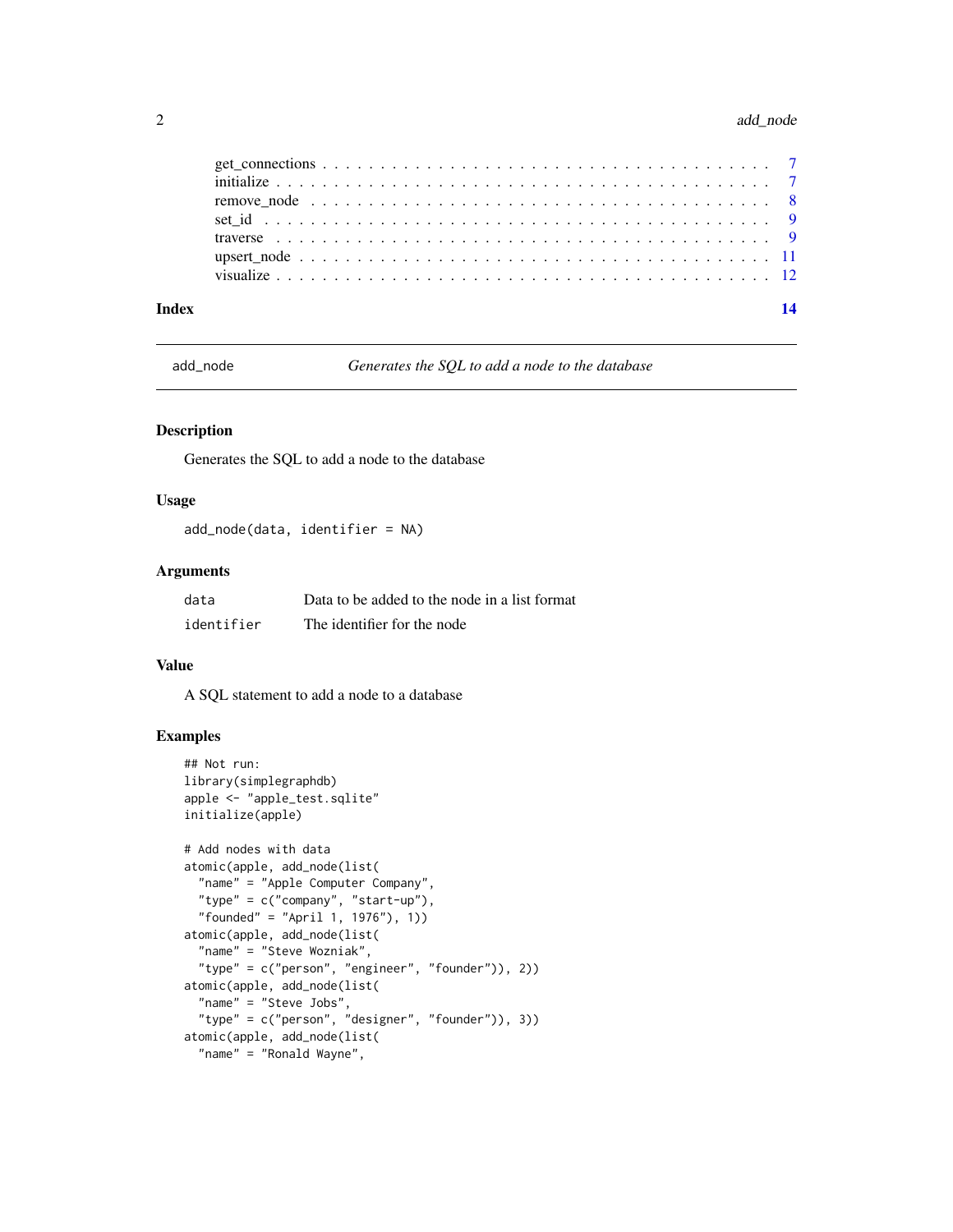<span id="page-2-0"></span>atomic 3

```
"type" = c("person", "administrator", "founder")), 4))
atomic(apple, add_node(list(
  "name" = "Mike Markkula",
  "type" = c("person", "investor")), 5))
```
## End(Not run)

atomic *An atomic transaction wrapper function*

#### Description

An atomic transaction wrapper function

# Usage

atomic(db\_file, sql\_statement)

#### Arguments

| db file       | The name of the SOLite database |
|---------------|---------------------------------|
| sql_statement | The SQL statement to execute    |

#### Value

Either the query results or NA for executed SQL statements

connect\_nodes *Add an edge to the database*

#### Description

Add an edge to the database

# Usage

connect\_nodes(source\_id, target\_id, properties = list())

# Arguments

| source id  | Source node's id           |
|------------|----------------------------|
| target_id  | Target node's id           |
| properties | Edge properties (optional) |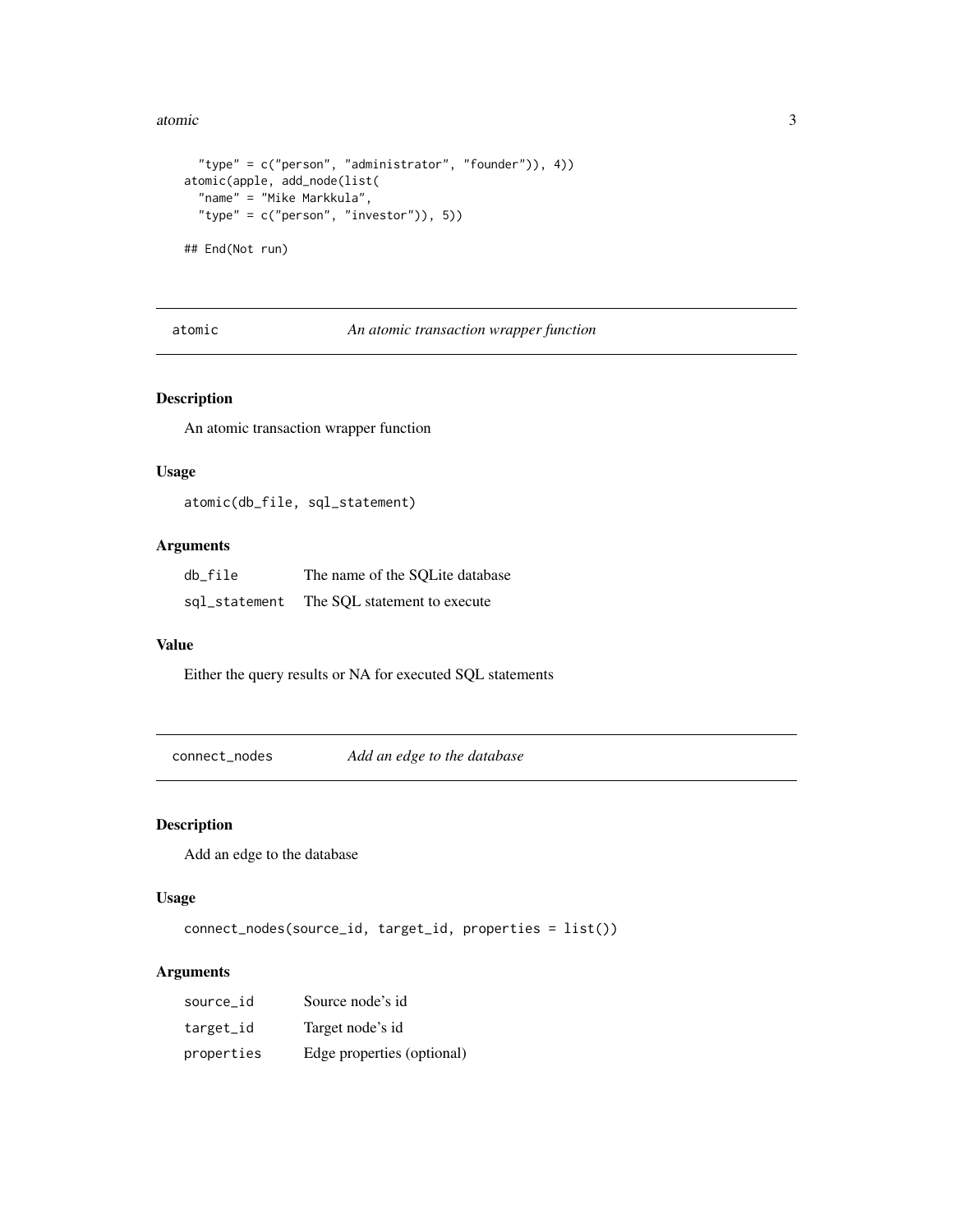#### <span id="page-3-0"></span>Value

A SQL statement to insert an edge into the database

#### Examples

```
## Not run:
library(simplegraphdb)
apple <- "apple_test.sqlite"
initialize(apple)
atomic(apple, add_node(list(
 "name" = "Apple Computer Company",
  "type" = c("company", "start-up"),"founded" = "April 1, 1976"), 1))
atomic(apple, add_node(list(
  "name" = "Steve Wozniak",
  "type" = c("person", "engineer", "founder")), 2))
atomic(apple, add_node(list(
  "name" = "Steve Jobs",
  "type" = c("person", "designer", "founder")), 3))
atomic(apple, add_node(list(
  "name" = "Ronald Wayne",
  "type" = c("person", "administrator", "founder")), 4))
atomic(apple, add_node(list(
  "name" = "Mike Markkula",
  "type" = c("person", "investor")), 5))
# Add in some edges to the graph
atomic(apple, connect_nodes(2, 1, list("action" = "founded")))
atomic(apple, connect_nodes(3, 1, list("action" = "founded")))
atomic(apple, connect_nodes(4, 1, list("action" = "founded")))
atomic(apple, connect_nodes(5, 1, list(
 "action" = "invested",
  "equity" = 80000,
  "debt" = 170000)))
atomic(apple, connect_nodes(1, 4, list(
  "action" = "divested",
  "amount" = 800,"date" = "April 12, 1976")))
atomic(apple, connect_nodes(2, 3))
## End(Not run)
```
find\_inbound\_neighbors

*Generates the SQL to find the inbound neighbors for a node in the database*

#### **Description**

Generates the SQL to find the inbound neighbors for a node in the database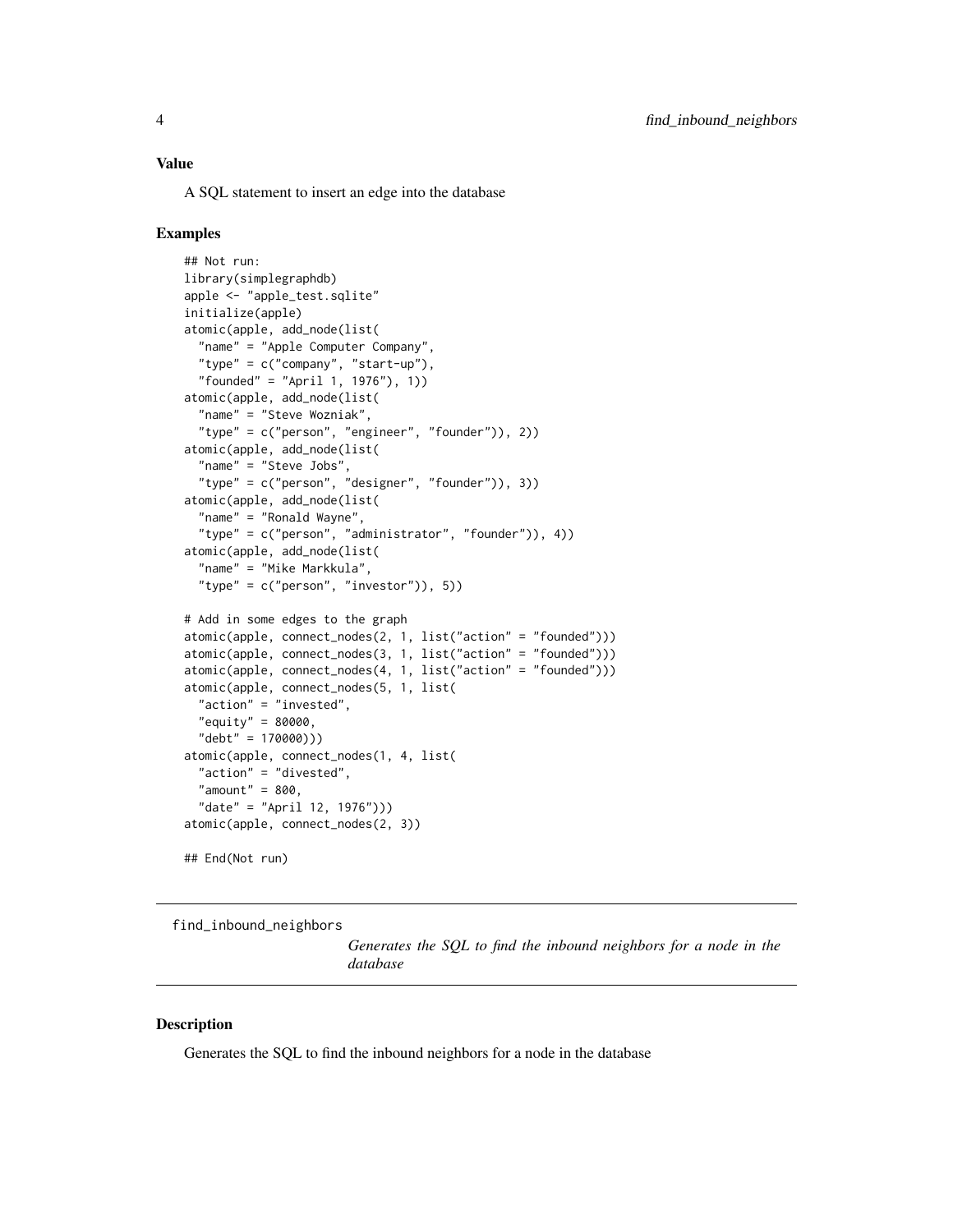# <span id="page-4-0"></span>find\_neighbors 5

# Usage

find\_inbound\_neighbors(identifier)

# Arguments

identifier The identifier for the node

# Value

A SQL statement to find the inbound neighbors

find\_neighbors *Generates the SQL to find the neighbors for a node in the database*

# Description

Generates the SQL to find the neighbors for a node in the database

#### Usage

```
find_neighbors(identifier)
```
# Arguments

identifier The identifier for the node

#### Value

A SQL statement to find the neighbors

find\_node *Generates the SQL to find a node from the database*

# Description

Generates the SQL to find a node from the database

### Usage

find\_node(identifier)

#### Arguments

identifier The identifier for the node

# Value

A SQL statement to find a node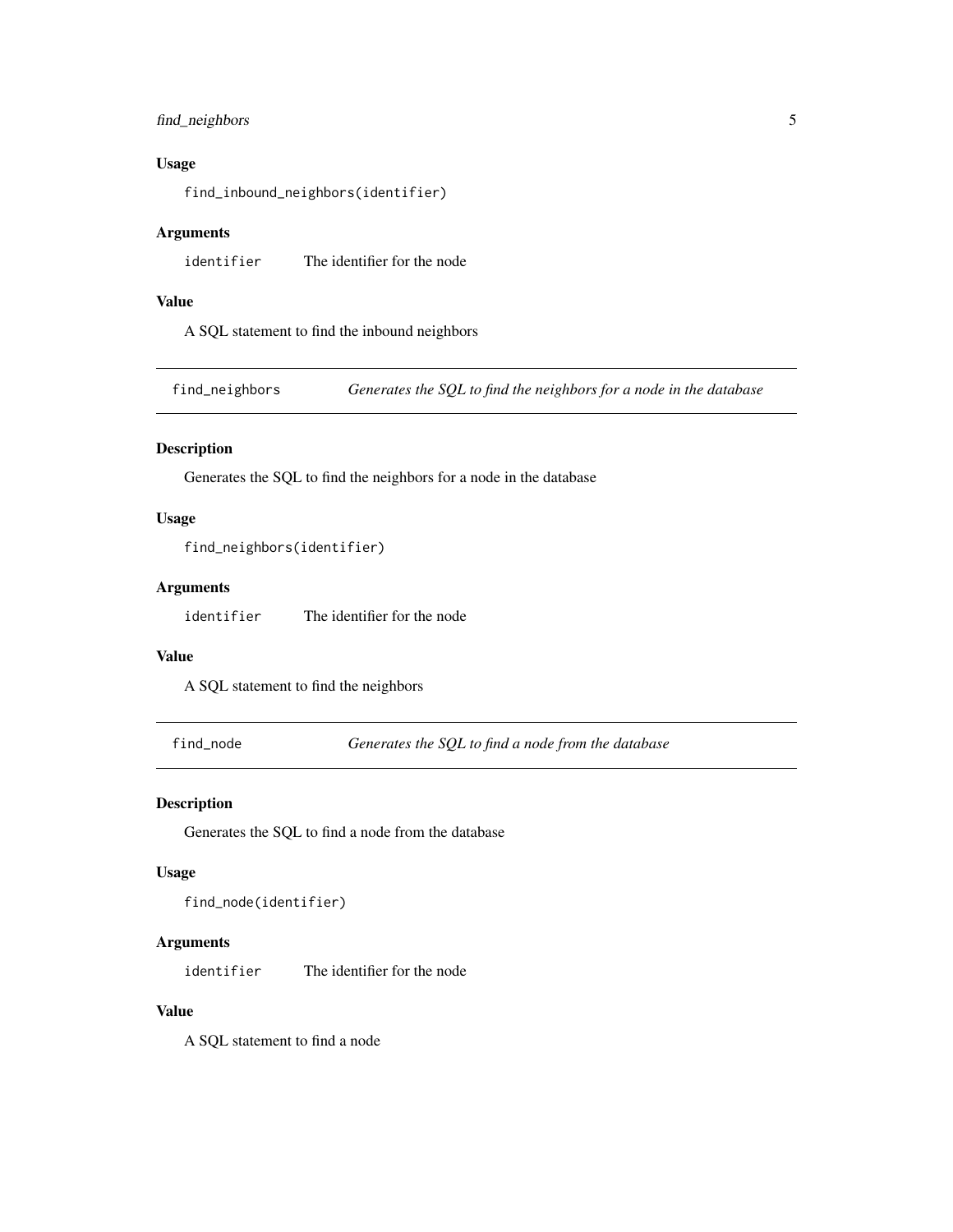<span id="page-5-0"></span>

Generate SQL to find nodes matching a criteria

# Usage

```
find_nodes(data, where_fn = "search_where", search_fn = "search_equals")
```
### Arguments

| data      | A list of data that are the search criteria                                                                             |
|-----------|-------------------------------------------------------------------------------------------------------------------------|
| where fn  | The function to use in the SQL WHERE clause. Valid values are: search_where<br>(default) or search like                 |
| search_fn | The function to use in the search. Valid values are: search equals (default),<br>search starts with, or search contains |

# Value

A SQL statement to find nodes matching a criteria

```
find_outbound_neighbors
                          Generates the SQL to find the outbound neighbors for a node in the
                         database
```
# Description

Generates the SQL to find the outbound neighbors for a node in the database

#### Usage

```
find_outbound_neighbors(identifier)
```
# Arguments

identifier The identifier for the node

# Value

A SQL statement to find outbound neighbors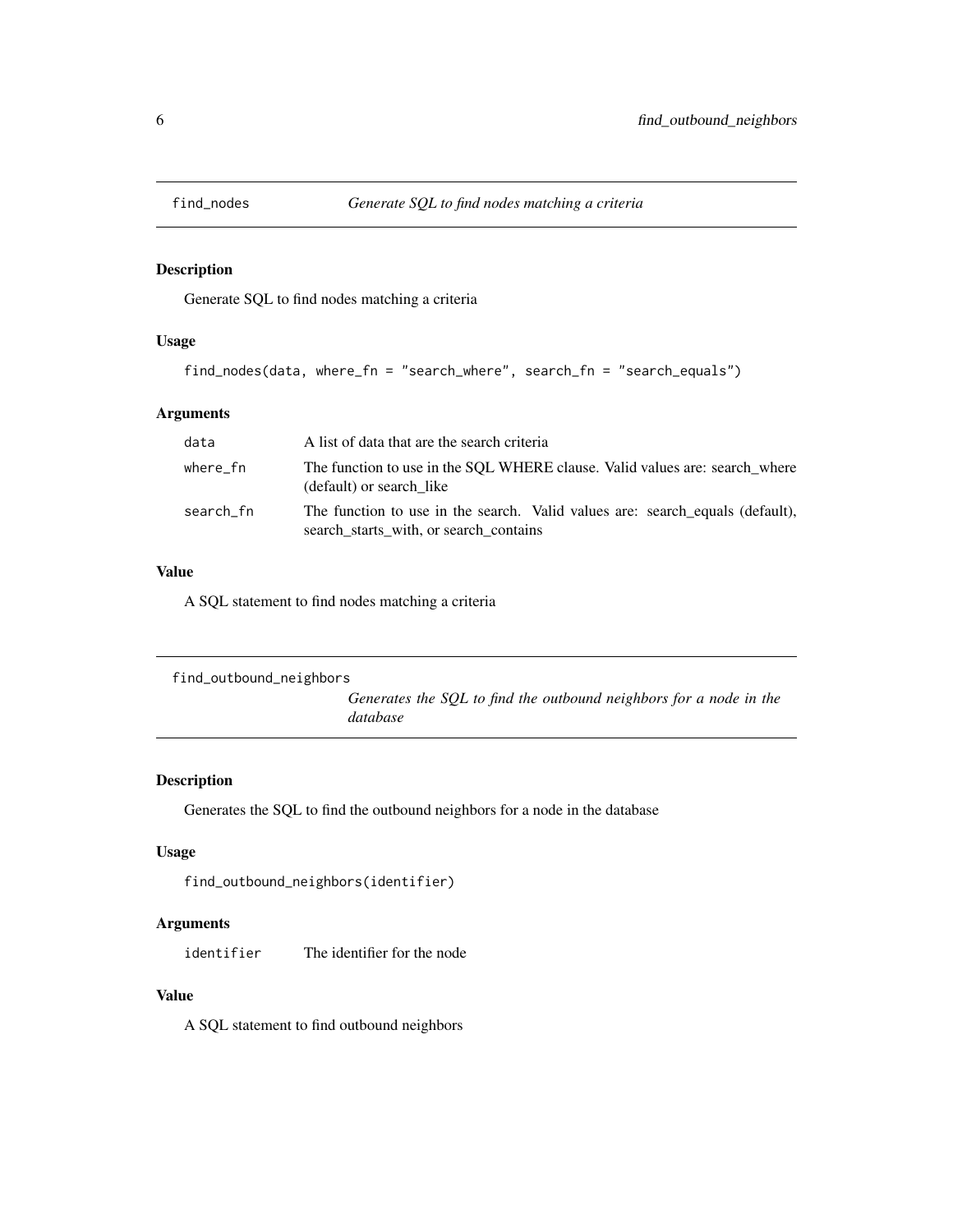<span id="page-6-0"></span>

Generates the SQL to find the connections for a node in the database

#### Usage

```
get_connections(source_id, target_id)
```
# Arguments

| source id | The identifier for the source node |
|-----------|------------------------------------|
| target_id | The identifier for the target node |

# Value

A SQL statement to find the edge connecting two nodes

| initialize |  |
|------------|--|
|            |  |
|            |  |
|            |  |

initialize *Initialize a new graph database*

# Description

Initialize a new graph database

# Usage

initialize(db\_file, schema\_file = "./tests/schema.sql")

# Arguments

| db file     | The name of the SOLite database |
|-------------|---------------------------------|
| schema_file | The SQL schema file (optional)  |

#### Value

No return value. It creates the database.

#### Examples

```
## Not run:
library(simplegraphdb)
initialize("network.sqlite")
```
## End(Not run)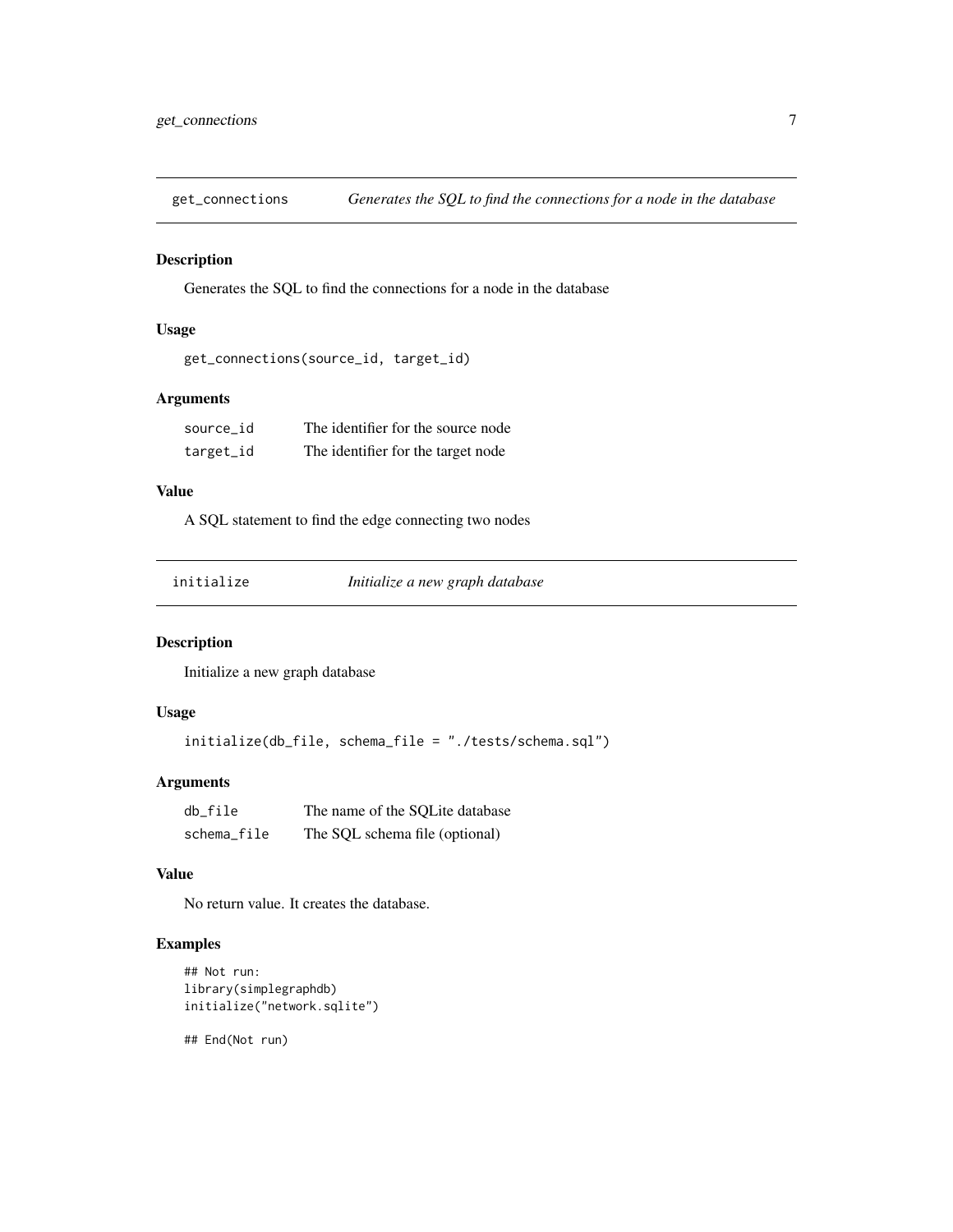<span id="page-7-0"></span>

Generates the SQL to remove a node from the database

#### Usage

```
remove_node(identifier)
```
#### Arguments

identifier The identifier for the node

### Value

A SQL statement to delete a node

```
## Not run:
library(simplegraphdb)
apple <- "apple_test.sqlite"
initialize(apple)
atomic(apple, add_node(list(
 "name" = "Apple Computer Company",
  "type" = c("company", "start-up"),
  "founded" = "April 1, 1976"), 1))
atomic(apple, add_node(list(
  "name" = "Steve Wozniak",
  "type" = c("person", "engineer", "founder")), 2))
atomic(apple, add_node(list(
  "name" = "Steve Jobs",
  "type" = c("person", "designer", "founder")), 3))
atomic(apple, add_node(list(
  "name" = "Ronald Wayne",
  "type" = c("person", "administrator", "founder")), 4))
atomic(apple, add_node(list(
  "name" = "Mike Markkula",
  "type" = c("person", "investor")), 5))
atomic(apple, connect_nodes(2, 1, list("action" = "founded")))
atomic(apple, connect_nodes(3, 1, list("action" = "founded")))
atomic(apple, connect_nodes(4, 1, list("action" = "founded")))
atomic(apple, connect_nodes(5, 1, list(
  "action" = "invested",
  "equity" = 80000,
  "debt" = 170000)))
atomic(apple, connect_nodes(1, 4, list(
  "action" = "divested",
```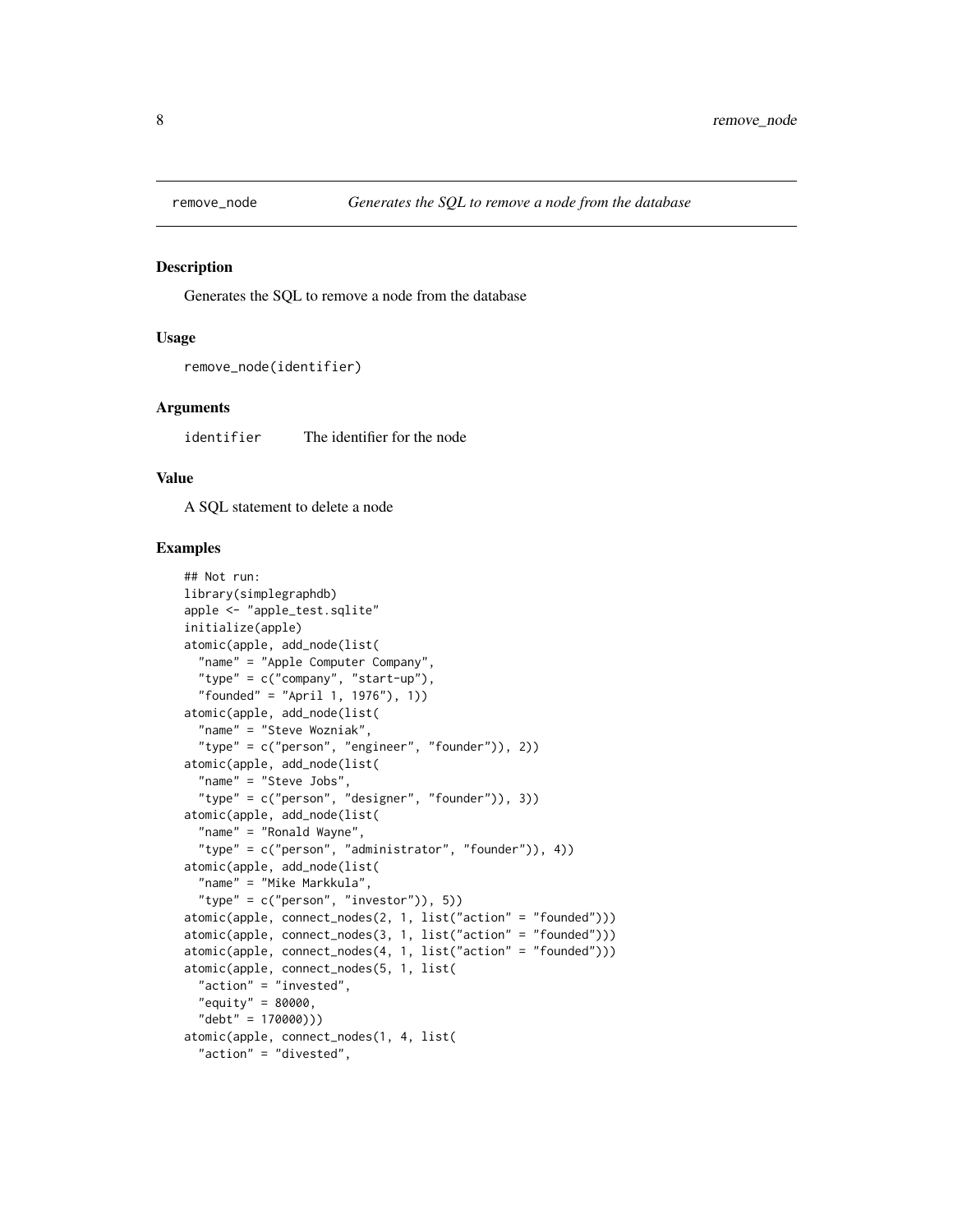#### <span id="page-8-0"></span>set\_id 9

```
"amount" = 800,"date" = "April 12, 1976")))
atomic(apple, connect_nodes(2, 3))
atomic(apple, upsert_node(2, list("nickname" = "Woz"), apple))
# Remove node 1 from the data
atomic(apple, remove_node(1))
## End(Not run)
```
set\_id *Sets the id attribute in JSON data*

# Description

Sets the id attribute in JSON data

# Usage

set\_id(identifier = NA, data)

# Arguments

| identifier | The id        |
|------------|---------------|
| data       | The JSON data |

# Value

JSON ecoded data

traverse *Finds the path as you traverse the graph*

# Description

Finds the path as you traverse the graph

# Usage

```
traverse(db_file, src, tgt = NA, neighbors_fn = "find_neighbors")
```
# Arguments

| db file      | The name of the SOLite database                                                           |
|--------------|-------------------------------------------------------------------------------------------|
| src          | The id of the source node                                                                 |
| tgt          | The id of the target node (optional)                                                      |
| neighbors_fn | The neighbor function to employ. Valid options are find_neighbors, find_inbound_neighbors |
|              | or find_outbound_neighbors (optional)                                                     |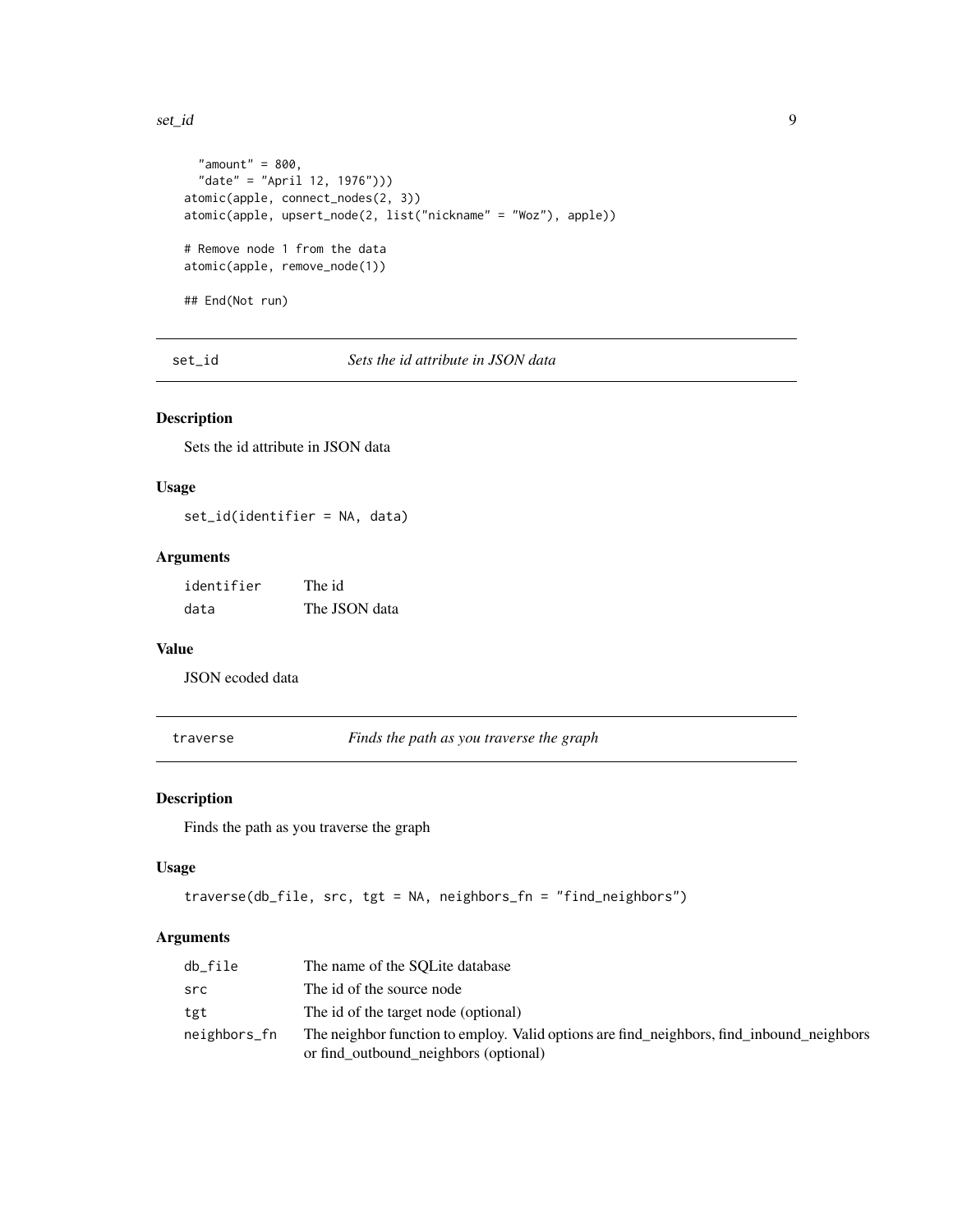10 traverse

# Value

A JSON object containing the id of the nodes in the path

```
## Not run:
library(simplegraphdb)
apple <- "apple_test.sqlite"
initialize(apple)
atomic(apple, add_node(list(
  "name" = "Apple Computer Company",
  "type" = c("company", "start-up"),
  "founded" = "April 1, 1976"), 1))
atomic(apple, add_node(list(
  "name" = "Steve Wozniak",
  "type" = c("person", "engineer", "founder")), 2))
atomic(apple, add_node(list(
  "name" = "Steve Jobs",
  "type" = c("person", "designer", "founder")), 3))
atomic(apple, add_node(list(
  "name" = "Ronald Wayne",
  "type" = c("person", "administrator", "founder")), 4))
atomic(apple, add_node(list(
  "name" = "Mike Markkula",
  "type" = c("person", "investor")), 5))
atomic(apple, connect_nodes(2, 1, list("action" = "founded")))
atomic(apple, connect_nodes(3, 1, list("action" = "founded")))
atomic(apple, connect_nodes(4, 1, list("action" = "founded")))
atomic(apple, connect_nodes(5, 1, list(
  "action" = "invested",
  "equity" = 80000,
  "debt" = 170000)))
atomic(apple, connect_nodes(1, 4, list(
  "action" = "divested",
  "amount" = 800,
  "date" = "April 12, 1976")))
atomic(apple, connect_nodes(2, 3))
atomic(apple, upsert_node(2, list("nickname" = "Woz"), apple))
# Traverse the data
traverse(apple, 4, 5)
# Get the inbound neighbors
traverse(apple, 5, "find_inbound_neighbors")
# Get the outbound neighbors
traverse(apple, 5, "find_outbound_neighbors")
## End(Not run)
```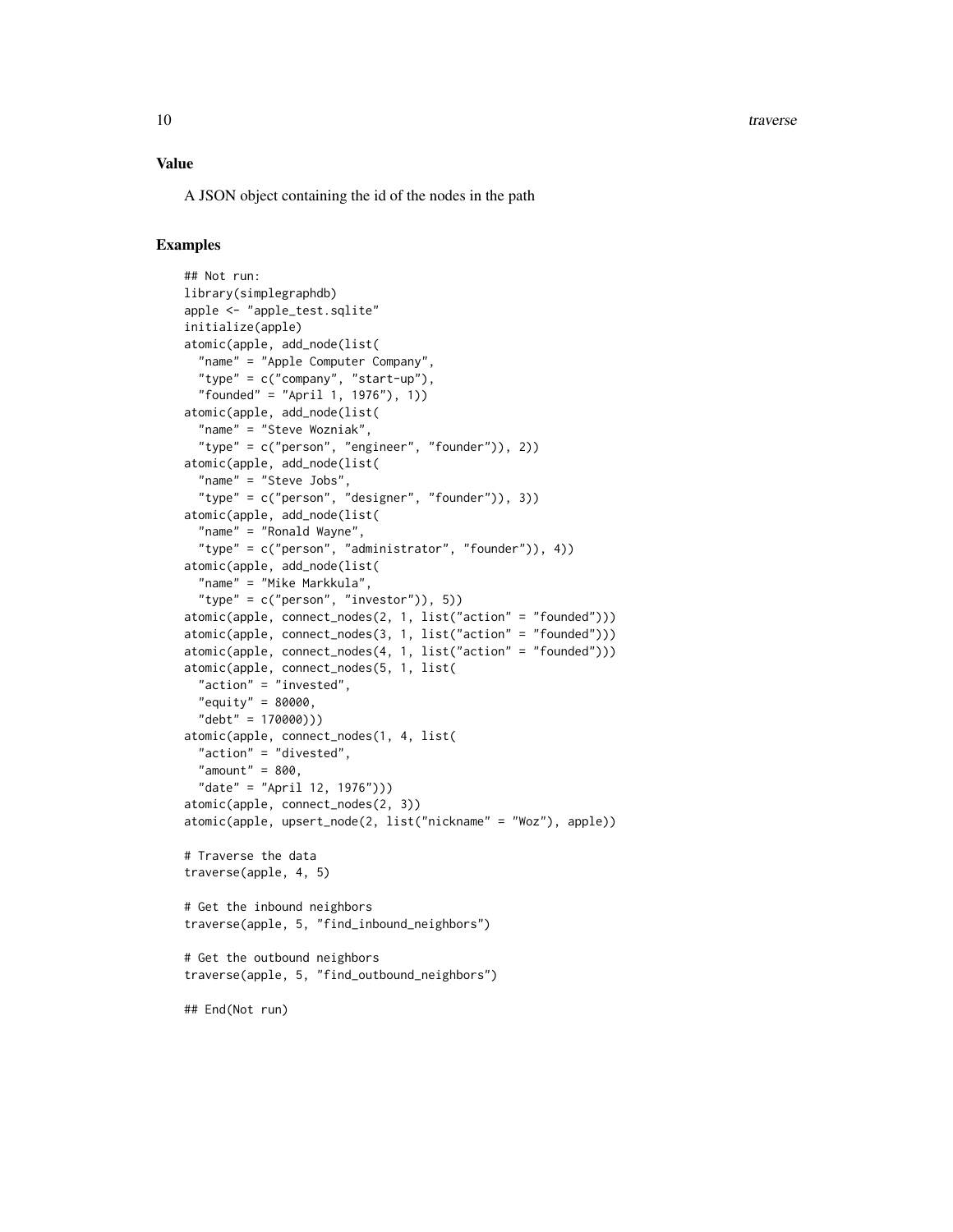<span id="page-10-0"></span>

Generates the SQL to upsert a node in the database

#### Usage

```
upsert_node(identifier, data, db_file)
```
#### Arguments

| identifier | The identifier for the node                   |
|------------|-----------------------------------------------|
| data       | Data to be added to the node in a list format |
| db file    | The name of the 'SQLite' database             |

#### Value

A SQL statement to upsert a node

```
## Not run:
library(simplegraphdb)
apple <- "apple_test.sqlite"
initialize(apple)
atomic(apple, add_node(list(
  "name" = "Apple Computer Company",
  "type" = c("company", "start-up"),
  "founded" = "April 1, 1976"), 1))
atomic(apple, add_node(list(
  "name" = "Steve Wozniak",
  "type" = c("person", "engineer", "founder")), 2))
atomic(apple, add_node(list(
  "name" = "Steve Jobs",
  "type" = c("person", "designer", "founder")), 3))
atomic(apple, add_node(list(
  "name" = "Ronald Wayne",
  "type" = c("person", "administrator", "founder")), 4))
atomic(apple, add_node(list(
  "name" = "Mike Markkula",
  "type" = c("person", "investor")), 5))
atomic(apple, connect_nodes(2, 1, list("action" = "founded")))
atomic(apple, connect_nodes(3, 1, list("action" = "founded")))
atomic(apple, connect_nodes(4, 1, list("action" = "founded")))
atomic(apple, connect_nodes(5, 1, list(
  "action" = "invested",
  "equity" = 80000,
```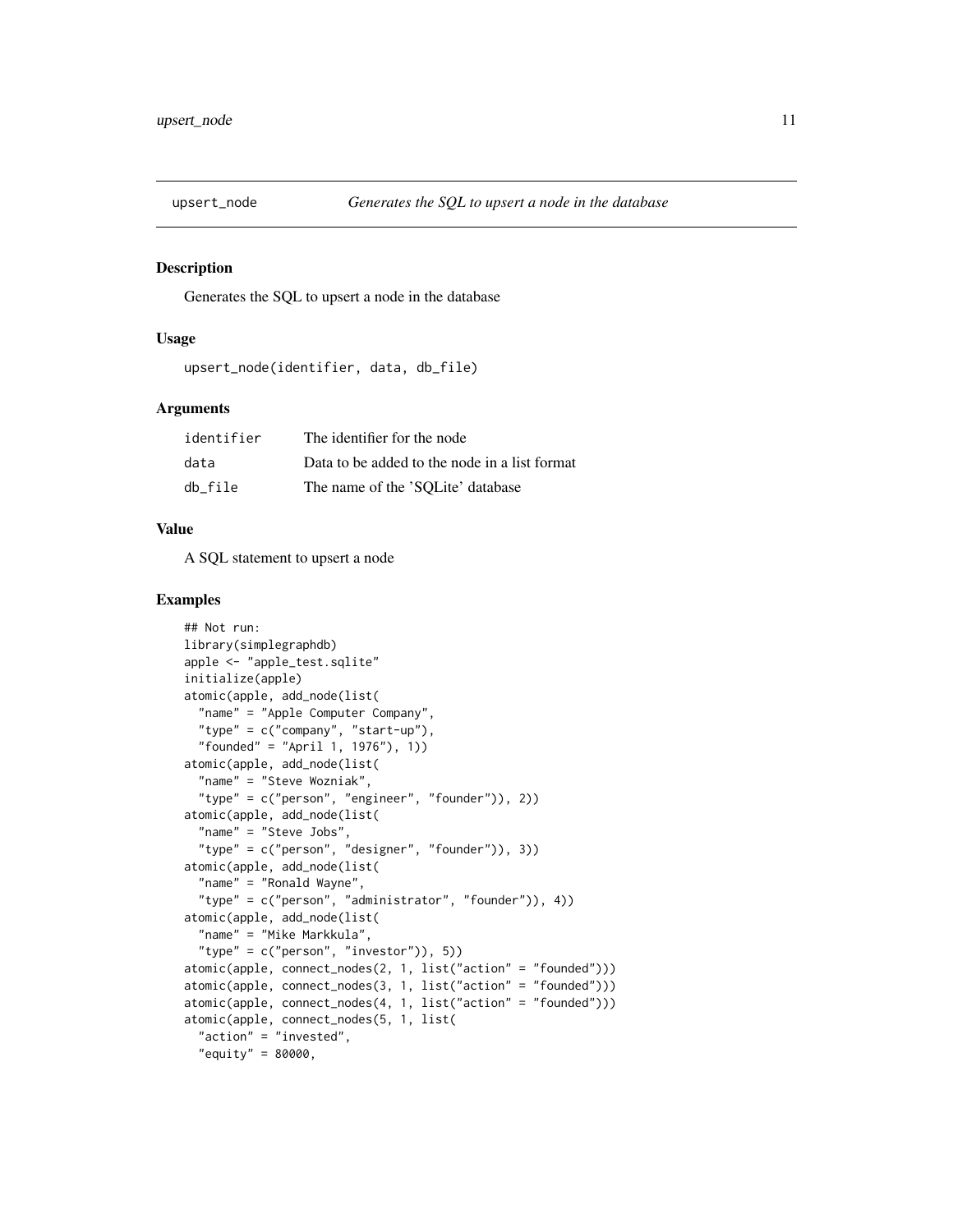```
"debt" = 170000)))
atomic(apple, connect_nodes(1, 4, list(
  "action" = "divested",
  "amount" = 800,
  "date" = "April 12, 1976")))
atomic(apple, connect_nodes(2, 3))
#Upsert some data
atomic(apple, upsert_node(2, list("nickname" = "Woz"), apple))
## End(Not run)
```
visualize *Generates dot files for visualization of the graph*

# Description

Generates dot files for visualization of the graph

# Usage

```
visualize(
 db_file,
  dot_file = "file.dot",
 path = c(),
  exclude_node_keys = c(),
 hide_node_key = FALSE,
 node_kv = " " ,exclude_edge_keys = c(),
 hide_edge_key = FALSE,
 edge_kv = " ")
```
# Arguments

| db_file           | The name of the SQLite database                 |
|-------------------|-------------------------------------------------|
| dot_file          | The name of the file                            |
| path              | The path to include in the visualization        |
| exclude_node_keys |                                                 |
|                   | The node keys to exclude from the visualization |
| hide_node_key     | Boolean if the node key is hidden               |
| node_kv           | The node key values                             |
| exclude_edge_keys |                                                 |
|                   | The key of edges to exclude                     |
| hide_edge_key     | Boolean if the edge key is hidden               |
| edge_kv           | The edge key values                             |

<span id="page-11-0"></span>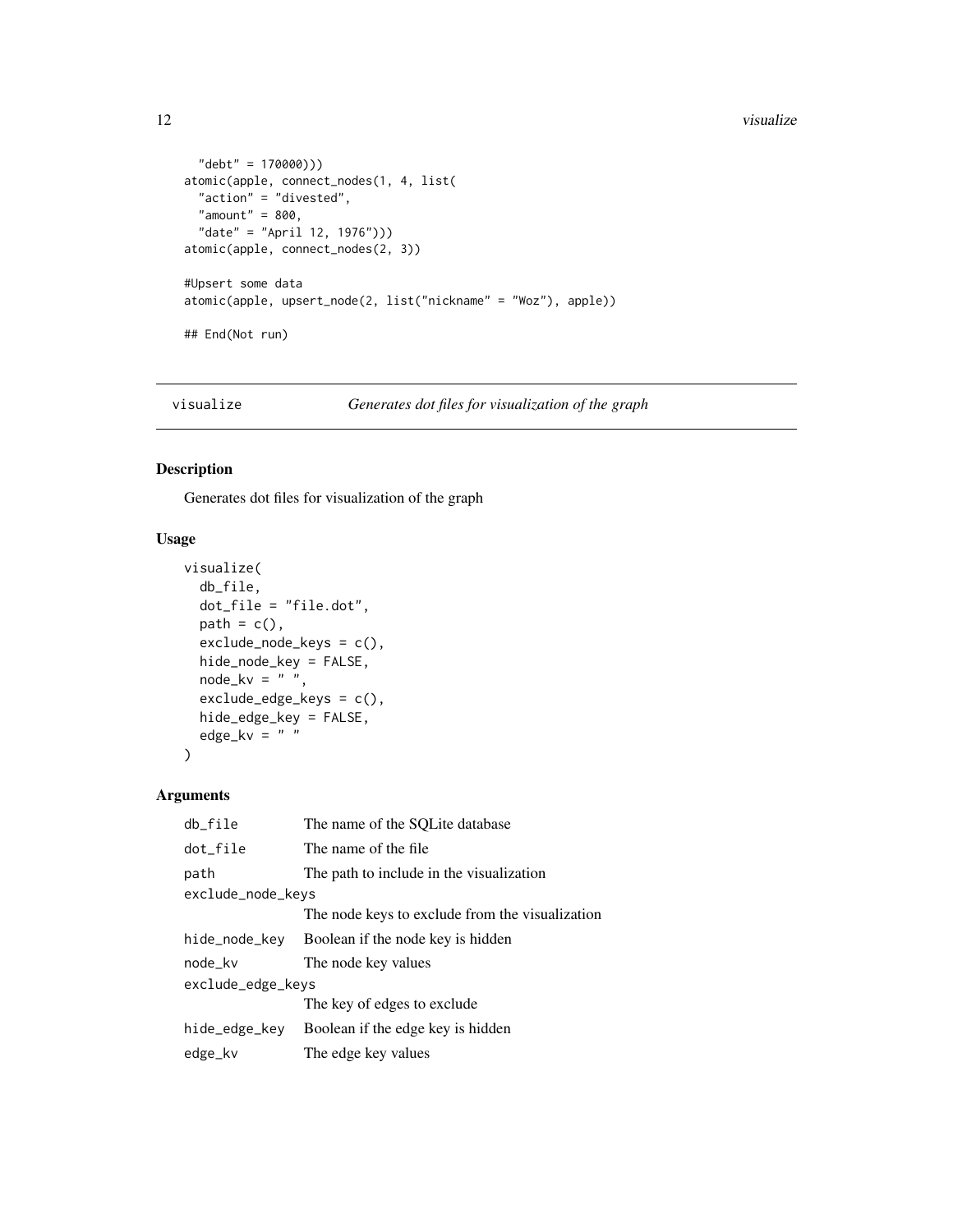#### visualize the contract of the contract of the contract of the contract of the contract of the contract of the contract of the contract of the contract of the contract of the contract of the contract of the contract of the

# Value

No return value. It creates a file.

```
## Not run:
library(simplegraphdb)
library(simplegraphdb)
apple <- "apple_test.sqlite"
initialize(apple)
atomic(apple, add_node(list(
  "name" = "Apple Computer Company",
  "type" = c("company", "start-up"),
  "founded" = "April 1, 1976"), 1))
atomic(apple, add_node(list(
  "name" = "Steve Wozniak",
  "type" = c("person", "engineer", "founder")), 2))
atomic(apple, add_node(list(
  "name" = "Steve Jobs",
  "type" = c("person", "designer", "founder")), 3))
atomic(apple, add_node(list(
  "name" = "Ronald Wayne",
  "type" = c("person", "administrator", "founder")), 4))
atomic(apple, add_node(list(
  "name" = "Mike Markkula",
  "type" = c("person", "investor")), 5))
atomic(apple, connect_nodes(2, 1, list("action" = "founded")))
atomic(apple, connect_nodes(3, 1, list("action" = "founded")))
atomic(apple, connect_nodes(4, 1, list("action" = "founded")))
atomic(apple, connect_nodes(5, 1, list(
  "action" = "invested",
  "equity" = 80000,
  "debt" = 170000)))
atomic(apple, connect_nodes(1, 4, list(
  "action" = "divested",
  "amount" = 800,"date" = "April 12, 1976")))
atomic(apple, connect_nodes(2, 3))
atomic(apple, upsert_node(2, list("nickname" = "Woz"), apple))
# Visualize the data
visualize(apple, dot_file = "apple.dot", path = c(4, 1, 5))## End(Not run)
```